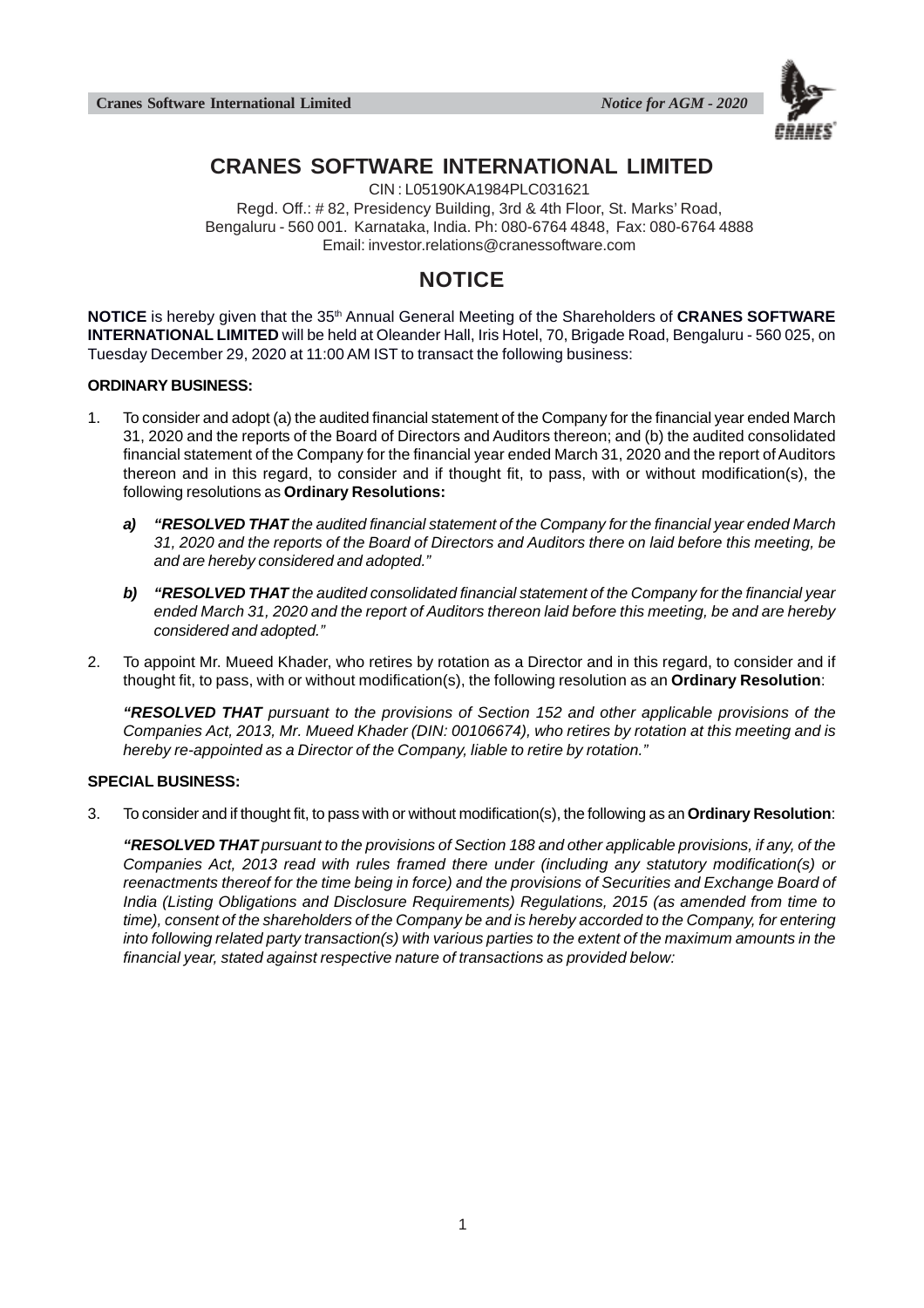

| Name of the<br>related party                     | Nature of<br>transactions as<br>per section 188<br>of the Companies<br>Act, 2013 | Name of<br>Director or<br>Key<br>Managerial<br>Personnel<br>who is<br>related,<br>if any | Nature of<br>Relationship   | Material terms and<br>particulars of the<br>contract or<br>arrangement | Monetary<br>In lakhs) | Any other<br>information<br>relevant or<br>important<br>for the<br>Value (Rs.   members to<br>take<br>decision on<br>the<br>proposed<br>resolution |
|--------------------------------------------------|----------------------------------------------------------------------------------|------------------------------------------------------------------------------------------|-----------------------------|------------------------------------------------------------------------|-----------------------|----------------------------------------------------------------------------------------------------------------------------------------------------|
| Systat<br>Software Inc                           | Trade<br>Receivables                                                             | <b>NA</b>                                                                                | <b>Direct</b><br>Subsidiary | As agreed<br>between parties                                           | 11,523.67             | <b>NIL</b>                                                                                                                                         |
| <b>Systat Software</b><br>GmbH                   | Trade<br>Receivables                                                             | <b>NA</b>                                                                                | <b>Direct</b><br>Subsidiary | As agreed<br>between parties                                           | 229.44                | NIL                                                                                                                                                |
| <b>Proland Software</b><br>Pvt Ltd               | Receivables                                                                      | Wholetime<br><b>Director</b>                                                             | <b>Direct</b><br>Subsidiary | As agreed<br>between parties                                           | 13.35                 | <b>NIL</b>                                                                                                                                         |
| <b>Analytix Systems</b><br>Pvt Ltd               | Payable                                                                          | Wholetime<br><b>Director</b>                                                             | <b>Direct</b><br>Subsidiary | As agreed<br>between parties                                           | 73.36                 | <b>NIL</b>                                                                                                                                         |
| Caravel Info<br>Systems Pvt Ltd                  | Payable                                                                          | Wholetime<br><b>Director</b>                                                             | <b>Direct</b><br>Subsidiary | As agreed<br>between parties                                           | 474.61                | <b>NIL</b>                                                                                                                                         |
| <b>Tilak Autotech</b><br>Pvt Ltd                 | Receivable                                                                       | Wholetime<br><b>Director</b>                                                             | <b>Direct</b><br>Subsidiary | As agreed<br>between parties                                           | 163.81                | NIL                                                                                                                                                |
| <b>Systat Software</b><br>Asia Pacific Ltd       | Payable                                                                          | Wholetime<br><b>Director</b>                                                             | <b>Direct</b><br>Subsidiary | As agreed<br>between parties                                           | 52.38                 | NIL                                                                                                                                                |
| Cranes<br>Software Inc                           | Payable                                                                          | <b>NA</b>                                                                                | <b>Direct</b><br>Subsidiary | As agreed<br>between parties                                           | 6,708.24              | <b>NIL</b>                                                                                                                                         |
| <b>Cranes Software</b><br>International Pte Ltd  | Receivable                                                                       | <b>NA</b>                                                                                | <b>Direct</b><br>Subsidiary | As agreed<br>between parties                                           | 1,741.28              | <b>NIL</b>                                                                                                                                         |
| Cranes Varsity Pvt Ltd                           | Receivable                                                                       | Wholetime<br><b>Director</b>                                                             | <b>Direct</b><br>Subsidiary | As agreed<br>between parties                                           | 0.19                  | <b>NIL</b>                                                                                                                                         |
| <b>Systat Software GmbH</b>                      | Payable                                                                          | <b>NA</b>                                                                                | <b>Direct</b><br>Subsidiary | As agreed<br>between parties                                           | 598.94                | NIL                                                                                                                                                |
| Systat Software UK Ltd                           | Receivable                                                                       | <b>NA</b>                                                                                | Indirect<br>Subsidiary      | As agreed<br>between parties                                           | 400.44                | <b>NIL</b>                                                                                                                                         |
| <b>Esqube Communication</b><br>Solutions Pvt Ltd | Receivable                                                                       | Wholetime<br><b>Director</b>                                                             | <b>Direct</b><br>Subsidiary | As agreed<br>between parties                                           | 190.92                | <b>NIL</b>                                                                                                                                         |
|                                                  |                                                                                  | <b>TOTAL</b>                                                                             |                             |                                                                        | 22,170.63             |                                                                                                                                                    |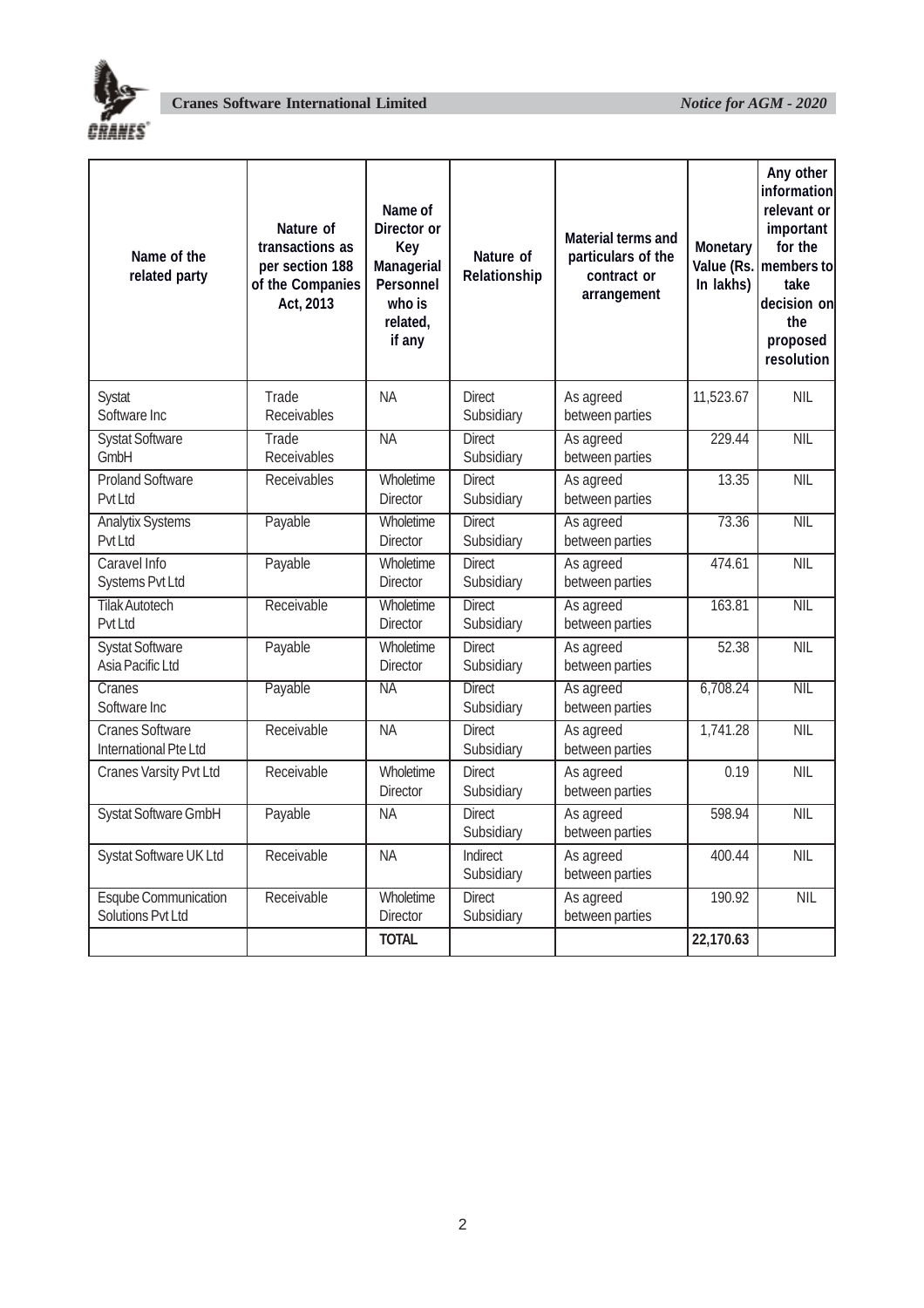

*RESOLVED FURTHER THAT the Board of Directors of the Company (the "Board", which term shall be deemed to include its "Committee of Directors"), be and is hereby authorized to do or cause to be done all such acts, matters, deeds and things and to settle any questions, difficulties or doubts that may arise with regard to any transactions with related parties and execute such agreements, documents and writings and to make such filings, as may be necessary or desirable for the purpose of giving effect to this resolution."*

*4. Continuation of Directorship of Mr. Richard Holden Gall who has attained the age of 75 years, and in this regard, to consider and if thought fit, to pass, with or without modification(s), the following resolution as a Special Resolution:*

*"RESOLVED THAT pursuant to Regulation 17(1A) of the Securities and Exchange Board of India (Listing Obligations and Disclosure Requirements) Regulations, 2015, other applicable provisions, if any, of the Companies Act, 2013 and the applicable Rules made thereunder, including any amendment(s), statutory modification(s) and/or re-enactment thereof for the time being in force, approval of the Members of the Company be and is hereby granted to Mr. Richard Holden Gall (DIN 00906340), who has attained the age of seventy five (75) years, to continue to be a Non-Executive Independent Director of the Company up to September 28, 2024, and to continue to hold office for a second term of five(5) consecutive years i.e. from September 29, 2019 up to September 28, 2024 as appointed in the Annual General Meeting held on September 30, 2019.*

*RESOLVED FURTHER THAT the Board of Directors of the Company or any Key Managerial Personnel of the Company for the time being are hereby severally authorised to do all acts, deeds, matters or things and take such steps as may be necessary, expedient or desirable in this regard."*

**For and on behalf of the Board of Directors**

**Bengaluru CS P Phaneendra 5<sup>th</sup> December, 2020 Company Secretary**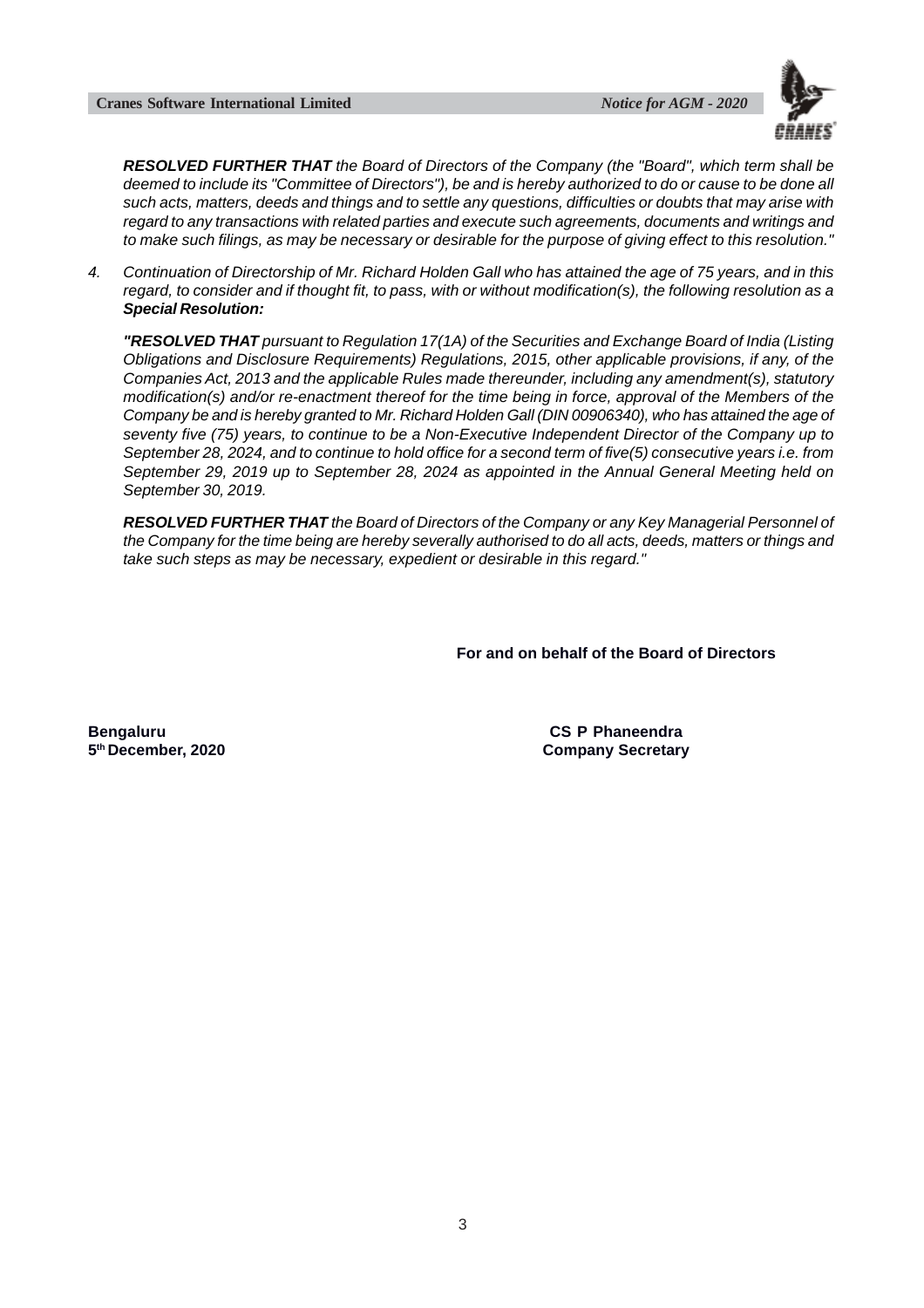

#### **NOTES :**

- 1. A Statement pursuant to Section 102(1) of the Companies Act, 2013 ("the Act"), relating to the Special Business to be transacted at the Annual General Meeting ("Meeting") is annexed hereto
- 2. A member entitled to attend and vote at the Meeting is entitled to appoint a proxy to attend and vote on a poll instead of him and the proxy need not be a member of the Company. The instrument appointing the proxy should, however, be deposited at the registered office of the Company not less than forty-eight hours before the commencement of the Meeting.
- 3. A person can act as a proxy on behalf of members not exceeding fifty and holding in the aggregate not more than ten percent of the total share capital of the Company carrying voting rights. A member holding more than ten percent of the total share capital of the Company carrying voting rights may appoint a single person as proxy and such person shall not act as a proxy for any other person or shareholder. The proxy holder shall prove his identity at the time of attending the Meeting.
- 4. Attendance slip, proxy form and the route map of the venue of the Meeting are annexed hereto.
- 5. During the period beginning 24 hours before the time fixed for the commencement of the meeting and ending with the conclusion of the meeting, members would be entitled to inspect the proxies lodged, at any time during the business hours of the Company, provided not less than 3 days written notice is given to the Company.
- 6. The Securities and Exchange Board of India (SEBI) has mandated the submission of Permanent Account Number (PAN) by every person dealing in securities market. Members holding shares in electronic form are, therefore, requested to submit the PAN to their depository participants with whom they are maintaining their demat accounts. Members holding shares in physical form can submit their PAN details to the Company or Integrated Enterprises India Private Limited.
- 7. In terms of section 101 and 136 of the Companies Act, 2013 read together with the rules made there under, the listed companies may send the notice of annual general meeting and the annual report, including financial statements, board report etc., by electronic mode. The Company is accordingly forwarding soft copies of the above referred documents to all those members, who have registered their email IDs with their respective depository participants or with the share transfer agent of the Company.
- 8. Members/proxies are requested to bring the attendance slip/proxy form duly filled and signed for attending the meeting. Proxies are requested to bring their identity proof at the meeting for the purpose of identification.
- **9. The instructions for shareholders voting electronically are as under:**

#### **(a) VOTING THROUGH ELECTRONIC MEANS**

In compliance with the provisions of section 108 of the Companies Act, 2013, Rule 20 of Companies (Management and Administration) Rules, 2014, as substituted by the Companies (Management and Administration) Amendment Rules, 2015 and Regulation 44 of the SEBI (Listing Obligations and Disclosures Requirements) Regulations, 2015, the company has provided a facility to its members to exercise their votes electronically through e - voting service arranged through Central Depository Services (India) Limited ("CDSL" ). The facility to cast votes through ballot papers will also be made available at the AGM and members attending personally or though proxy, who have not cast / exercised their rights to vote by remote e-voting shall be able to exercise their right to vote at the AGM. Members who have cast their votes through remote e-voting prior to the AGM may attend the AGM but shall not be entitled to cast their votes. The instructions for remote e-voting are provided herein. Mr.Srinivasan K.,Practising Company Secretary, C P No. 10957, Bengaluru, has been appointed as scrutinizer the purpose of voting.

#### **PROCEDURES FOR E-VOTING ARE AS UNDER:**

(i) The voting period will begin on December 26, 2020 (from 9.00 A.M) and will end on December 28, 2020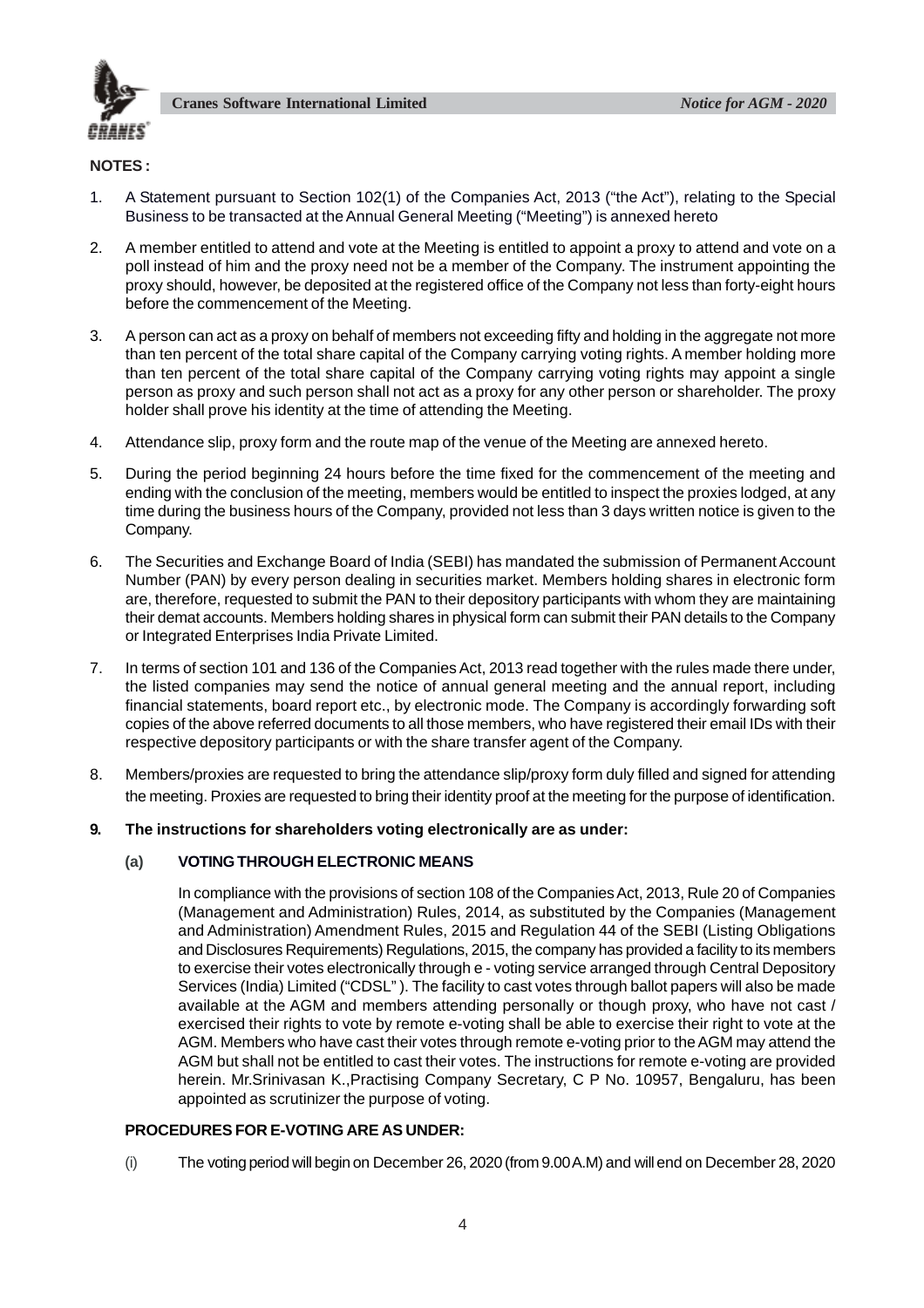

(at 5.00 P.M). During this period members of the company, holding shares either in physical form or in dematerialized form, as on the cut-off date, may cast their vote electronically. The e-voting module shall be disabled by CDSL for voting thereafter.

- (ii) The cut-off date for e-voting facility is December 22, 2020 and members whose names appear in the register of members shall be entitled to avail the service. Any person who becomes a member of the company after the Notice of the AGM and holding shares as on the cut-off date is requested to contact company's RTA to get the details relating to his / her login details. Members may call the RTA through telephone number **+91-80-23460815-818** or send an email request to irg@integratedindia.in.
- (iii) The members should log on to the e-voting website www.evotingindia.com
- (iv) Click on"Share holders / Members"tab.
- (v) Enter your UserID
	- a. For CDSL:16 digits beneficiary ID,
	- b. For NSDL: 8 Character DPID followed by 8 Digits Client ID,
	- c. Members holding shares in Physical Form should enter Folio Number registered with the company.
- (vi) Next enter the Image Verification as displayed and Click on Login.
- (vii) If you are holding shares in DEMAT form and had logged on to www.evotingindia.com and voted on an earlier voting of any company, then your existing password is to be used.
- (viii) If you are a first time user follow the steps given below:

|                                                     | For Members holding shares in Demat Form and Physical Form                                                                                                                                                                                                                     |
|-----------------------------------------------------|--------------------------------------------------------------------------------------------------------------------------------------------------------------------------------------------------------------------------------------------------------------------------------|
| <b>PAN</b>                                          | Enter your 10 digit alpha-numeric PAN issued by Income Tax Department<br>(Applicable for both demat shareholders as well as physical shareholders)                                                                                                                             |
|                                                     | Members who have not updated their PAN with the Company/Depository<br>Participant are requested to use the first two letters of their name and the 8<br>digits of the sequence number in the PAN field.                                                                        |
|                                                     | In case the sequence number is less than 8 digits enter the applicable<br>number of 0's before the number after the first two characters of the name in<br>CAPITAL letters. Eg. If your name is Ramesh Kumar with sequence number<br>1 then enter RA00000001 in the PAN field. |
| Dividend Bank Details<br>OR.<br>Date of Birth (DOB) | Enter the Dividend Bank Details or Date of Birth (in dd/mm/yyyy format)<br>as recorded in your demat account or in the company records in order to<br>login.                                                                                                                   |
|                                                     | *<br>If both the details are not recorded with the depository or company please<br>enter the member id / folio number in the Dividend Bank details field as<br>mentioned in instruction (v).                                                                                   |

- (ix) After entering these details appropriately, click on "SUBMIT" tab.
- (x) Members holding shares in physical form will then directly reach the company selection screen. However, members holding shares in DEMAT form will now reach 'Password Creation' menu wherein they are required to mandatorily enter their login password in the new password field. Kindly note that this password is to be also used by the DEMAT holders for voting for resolutions of any other company on which they are eligible to vote, provided that company opts for e-voting through CDSL platform. It is strongly recommended not to share your password with any other person and take utmost care to keep your password confidential.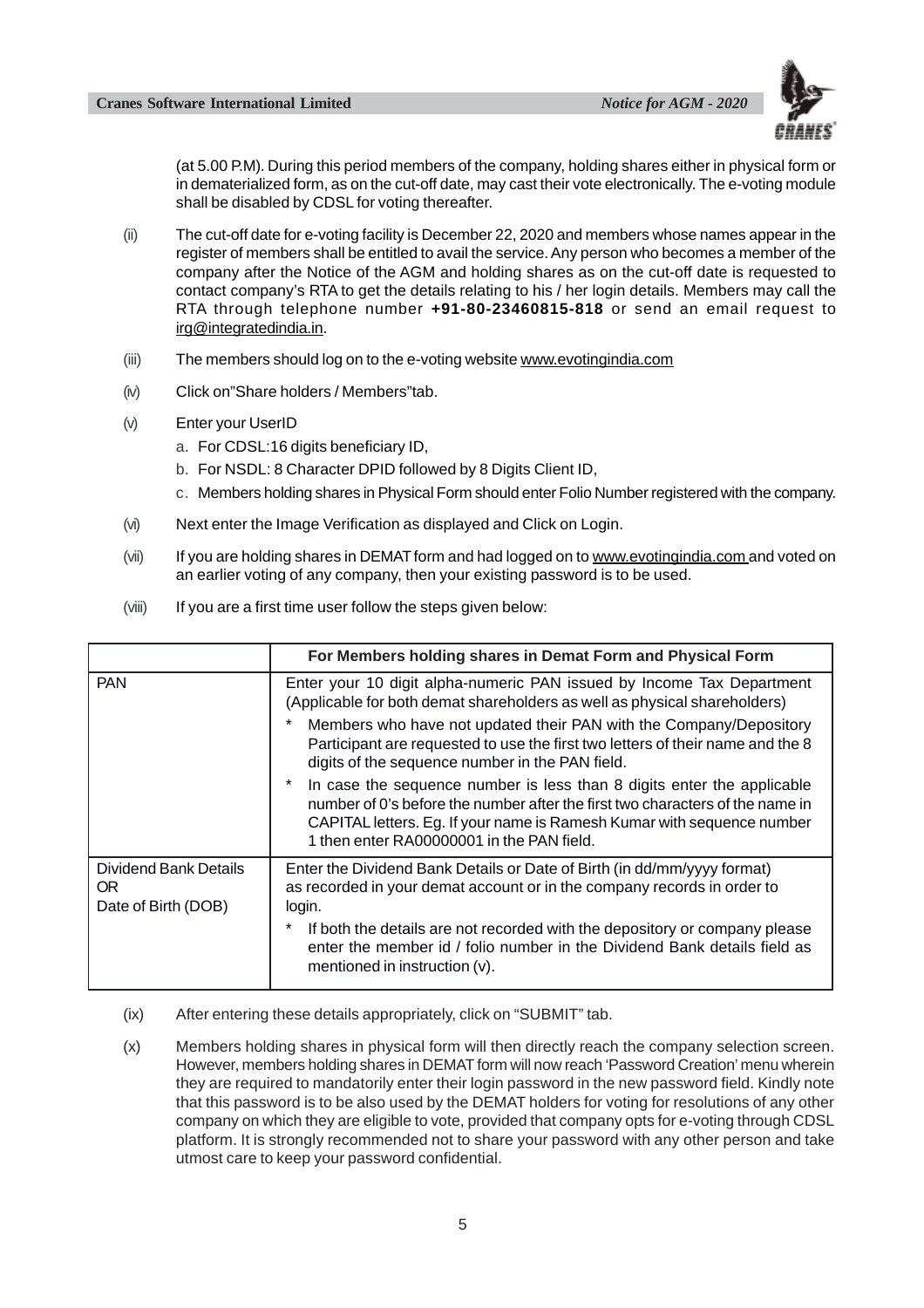

- (xi) For Members holding shares in physical form, the details can be used only for e-voting on the resolutions contained in this Notice.
- (xii) Click on the EVSN of <Company Name>on which you choose to vote.
- (xiii) On the voting page, you will see "RESOLUTION DESCRIPTION" and against the same the option "YES/NO" for voting. Select the option YES or NO as desired. The option YES implies that you assent to the Resolution and option NO implies that you dissent to the Resolution.
- (xiv) Click on the "RESOLUTIONS FILE LINK" if you wish to view the entire Resolution details.
- (xv) After selecting the resolution you have decided to vote on, click on "SUBMIT". A confirmation box will be displayed. If you wish to confirm your vote, click on "OK", else to change your vote, click on "CANCEL" and accordingly modify your vote.
- (xvi) Once you "CONFIRM" your vote on the resolution, you will not be allowed to modify your vote.
- (xvii) You can also take out print of the voting done by you by clicking on "Click here to print" option on the Voting page.
- (xviii) If DEMAT account holder has forgotten the changed login password then Enter the User ID and the image verification code and click on Forgot Password & enter the details as prompted by the system.
- (xix) Shareholders can also cast their vote using CDSL's mobile app m-Voting available for android based mobiles. The m-Voting app can be downloaded from Google Play Store. Apple and Windows phone users can download the app from the App Store and the Windows Phone Store respectively. Please follow the instructions as prompted by the mobile app while voting on your mobile.
- (xx) Note for Institutional Members (Non Individual and Custodians)
	- Institutional members (i.e. other than Individuals, HUF, NRI etc.) are required to log on to www.evotingindia.com and register themselves as Corporates.
	- A scanned copy of the Registration Form bearing the stamp and sign of the entity should be emailed to helpdesk.evoting@cdslindia.com
	- After receiving the login details they have to create compliance user should be created using the admin login and password. The Compliance user would be able to link the account(s) for which they wish to vote on.
	- The list of accounts should be mailed to helpdesk.evoting@cdslindia.com and on approval of the accounts they would be able to cast their vote.
	- A scanned copy of the Board Resolution and Power of Attorney (POA) which they have issued in favour of the Custodian, if any, should be uploaded in PDF format in the system for the scrutinizer to verify the same.
- (xxi) In case you have any queries or issues regarding e-voting, you may refer the Frequently Asked Questions ("FAQs") and e-voting manual available at www.evotingindia.com under help section or write an email to helpdesk.evoting@cdslindia.com.
- (xxii) The results of the e-voting along with the scrutinizer's report shall be placed in the company's website www.cranessoftware.com and on the website of CDSL e-Voting within Forty Eight hours of the conclusion of the AGM. The results will also be communicated to the stock exchanges where the shares of the company are listed.
- (xxiii) In case of joint members attending the AGM, only such joint holder who is higher in the order of names will be entitled to vote (if cast at the AGM).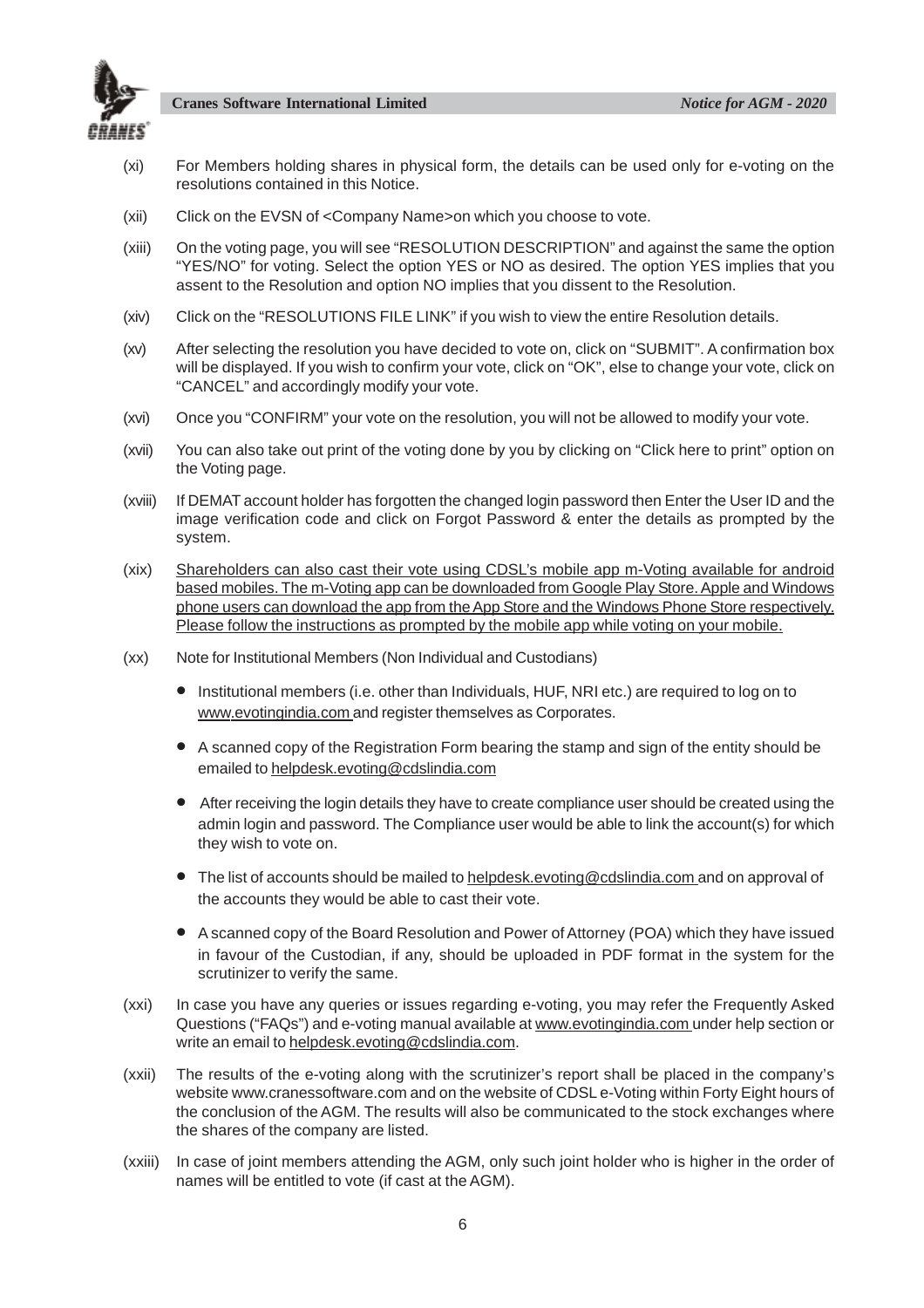

# **STATEMENT PURSUANT TO SECTION 102(1) OF THE COMPANIES ACT, 2013 ("THE ACT")**

#### **The following Statement sets out all material facts relating to the Special Business mentioned in the Notice:**

#### **ITEM NO. 3:**

The Securities and Exchange Board of India (Listing Obligations and Disclosure Requirements) Regulations, 2015 ("SEBI Regulations") provides for obtaining approval of the shareholders for entering into material related party transactions as provided therein.

Further, in terms of the provisions of section 188(1) of the Companies Act, 2013 read with rules framed thereunder, for entering into related party transactions where the transaction value exceed the thresholds prescribed, prior approval of the shareholders by way of an Ordinary Resolution is required. Accordingly, in terms of the provisions of the SEBI Regulations and the Companies Act, 2013, approval of the shareholders of the Company is being sought by way of an Ordinary Resolution set out at item No. 3. of this Notice.

Pursuant to the requirements prescribed under the Companies (Meetings of the Board and its Powers) Rules, 2014, as amended from time to time, the details in relation to the transactions with related parties, are as under:

| Name of the<br>related party                    | Nature of<br>transactions as<br>per section 188<br>of the Companies<br>Act, 2013 | Name of<br>Director or<br>Key<br>Managerial<br>Personnel<br>who is<br>related,<br>if any | Nature of<br>Relationship   | Material terms and<br>particulars of the<br>contract or<br>arrangement | Monetary<br>In lakhs) | Any other<br>information<br>relevant or<br>important<br>for the<br>Value (Rs.   members to<br>take<br>decision on<br>the<br>proposed<br>resolution |
|-------------------------------------------------|----------------------------------------------------------------------------------|------------------------------------------------------------------------------------------|-----------------------------|------------------------------------------------------------------------|-----------------------|----------------------------------------------------------------------------------------------------------------------------------------------------|
| Systat<br>Software Inc                          | Trade<br>Receivables                                                             | <b>NA</b>                                                                                | <b>Direct</b><br>Subsidiary | As agreed<br>between parties                                           | 11,523.67             | <b>NIL</b>                                                                                                                                         |
| <b>Systat Software</b><br>GmbH                  | Trade<br>Receivables                                                             | <b>NA</b>                                                                                | <b>Direct</b><br>Subsidiary | As agreed<br>between parties                                           | 229.44                | <b>NIL</b>                                                                                                                                         |
| <b>Proland Software</b><br>Pvt Ltd              | Receivables                                                                      | Wholetime<br><b>Director</b>                                                             | <b>Direct</b><br>Subsidiary | As agreed<br>between parties                                           | 13.35                 | <b>NIL</b>                                                                                                                                         |
| <b>Analytix Systems</b><br>Pvt Ltd              | Payable                                                                          | Wholetime<br><b>Director</b>                                                             | <b>Direct</b><br>Subsidiary | As agreed<br>between parties                                           | 73.36                 | NIL                                                                                                                                                |
| Caravel Info<br>Systems Pvt Ltd                 | Payable                                                                          | Wholetime<br><b>Director</b>                                                             | <b>Direct</b><br>Subsidiary | As agreed<br>between parties                                           | 474.61                | <b>NIL</b>                                                                                                                                         |
| <b>Tilak Autotech</b><br>Pvt Ltd                | Receivable                                                                       | Wholetime<br><b>Director</b>                                                             | <b>Direct</b><br>Subsidiary | As agreed<br>between parties                                           | 163.81                | <b>NIL</b>                                                                                                                                         |
| <b>Systat Software</b><br>Asia Pacific Ltd      | Payable                                                                          | Wholetime<br><b>Director</b>                                                             | <b>Direct</b><br>Subsidiary | As agreed<br>between parties                                           | 52.38                 | <b>NIL</b>                                                                                                                                         |
| Cranes<br>Software Inc                          | Payable                                                                          | <b>NA</b>                                                                                | <b>Direct</b><br>Subsidiary | As agreed<br>between parties                                           | 6,708.24              | <b>NIL</b>                                                                                                                                         |
| <b>Cranes Software</b><br>International Pte Ltd | Receivable                                                                       | <b>NA</b>                                                                                | <b>Direct</b><br>Subsidiary | As agreed<br>between parties                                           | 1,741.28              | <b>NIL</b>                                                                                                                                         |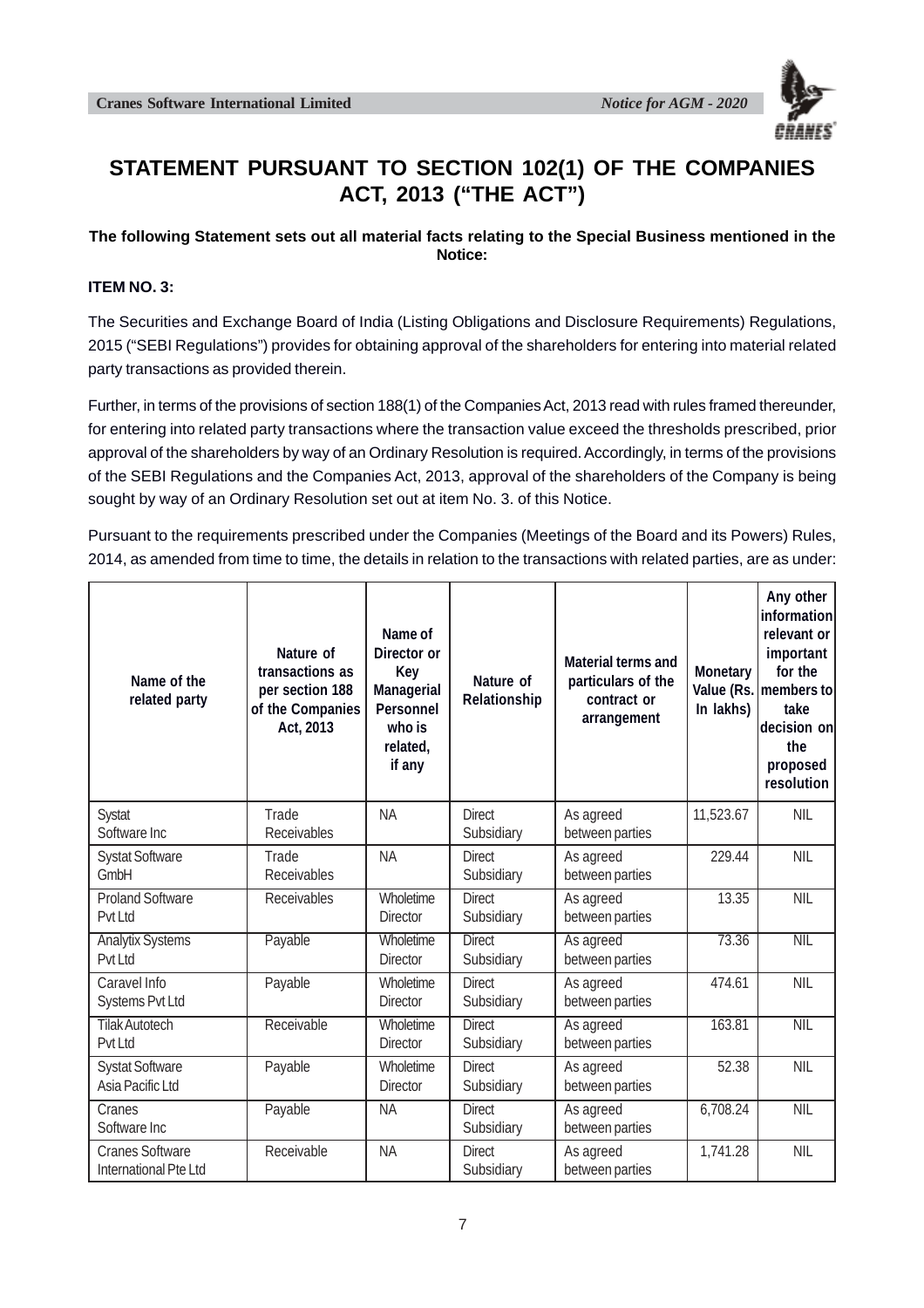

| Cranes Varsity Pvt Ltd                           | Receivable | Wholetime<br><b>Director</b> | <b>Direct</b><br>Subsidiary | As agreed<br>between parties | 0.19      | <b>NIL</b> |
|--------------------------------------------------|------------|------------------------------|-----------------------------|------------------------------|-----------|------------|
| Systat Software GmbH                             | Payable    | <b>NA</b>                    | <b>Direct</b><br>Subsidiary | As agreed<br>between parties | 598.94    | NIL        |
| Systat Software UK Ltd                           | Receivable | <b>NA</b>                    | Indirect<br>Subsidiary      | As agreed<br>between parties | 400.44    | <b>NIL</b> |
| <b>Esqube Communication</b><br>Solutions Pvt Ltd | Receivable | Wholetime<br><b>Director</b> | <b>Direct</b><br>Subsidiary | As agreed<br>between parties | 190.92    | <b>NIL</b> |
|                                                  |            | <b>TOTAL</b>                 |                             |                              | 22,170.63 |            |

None of the Directors nor Key Managerial Personnel or their relatives is concerned or interested, whether financially or otherwise in the said resolution.

#### **ITEM NO. 4:**

The Members of the Company at the 34<sup>th</sup> Annual General Meeting held on September 30, 2019 had appointed Mr. Richard Holden Gall, as the Independent Director of the Company for a second term of five (5) consecutive years commencing from September 29, 2019 up to September 28, 2024.

As the Members are aware, pursuant to the Regulation 17(1A) of the Securities and Exchange Board of India (Listing Obligations and Disclosure Requirements) Regulations, 2015 (hereinafter referred to as "the Listing Regulations"), effective from April 1, 2019, no listed entity shall appoint a person or continue the directorship of any person as a non-executive director who has attained the age of seventy five (75) years unless a special resolution is passed to that effect and the explanatory statement annexed to the notice proposing such appointment or continuation specifies the justification for such appointment or continuation, as the case may be.

Mr. Richard Holden Gall have already attained the age of seventy five (75) years. Pursuant to Regulation 17(1A) of the Listing Regulations, the Special Resolution for continuation of his directorship up to September 28, 2024, will be required to be passed.

The Board of Directors, at its meeting held on 14<sup>th</sup> February 2020, has unanimously decided the continuation of directorships of Mr. Richard Holden Gall, up to September 28, 2024, being the date of expiry of his second term of office.

None of the Directors nor Key Managerial Personnel or their relatives is concerned or interested, whether financially or otherwise in the said resolution.

Profile and justification for continuation of the directorship of Mr. Richard Holden Gall is stated in the Annexure to the notice.

**For and on behalf of the Board of Directors**

**Bengaluru CS P Phaneendra 5<sup>th</sup> December, 2020 Company Secretary**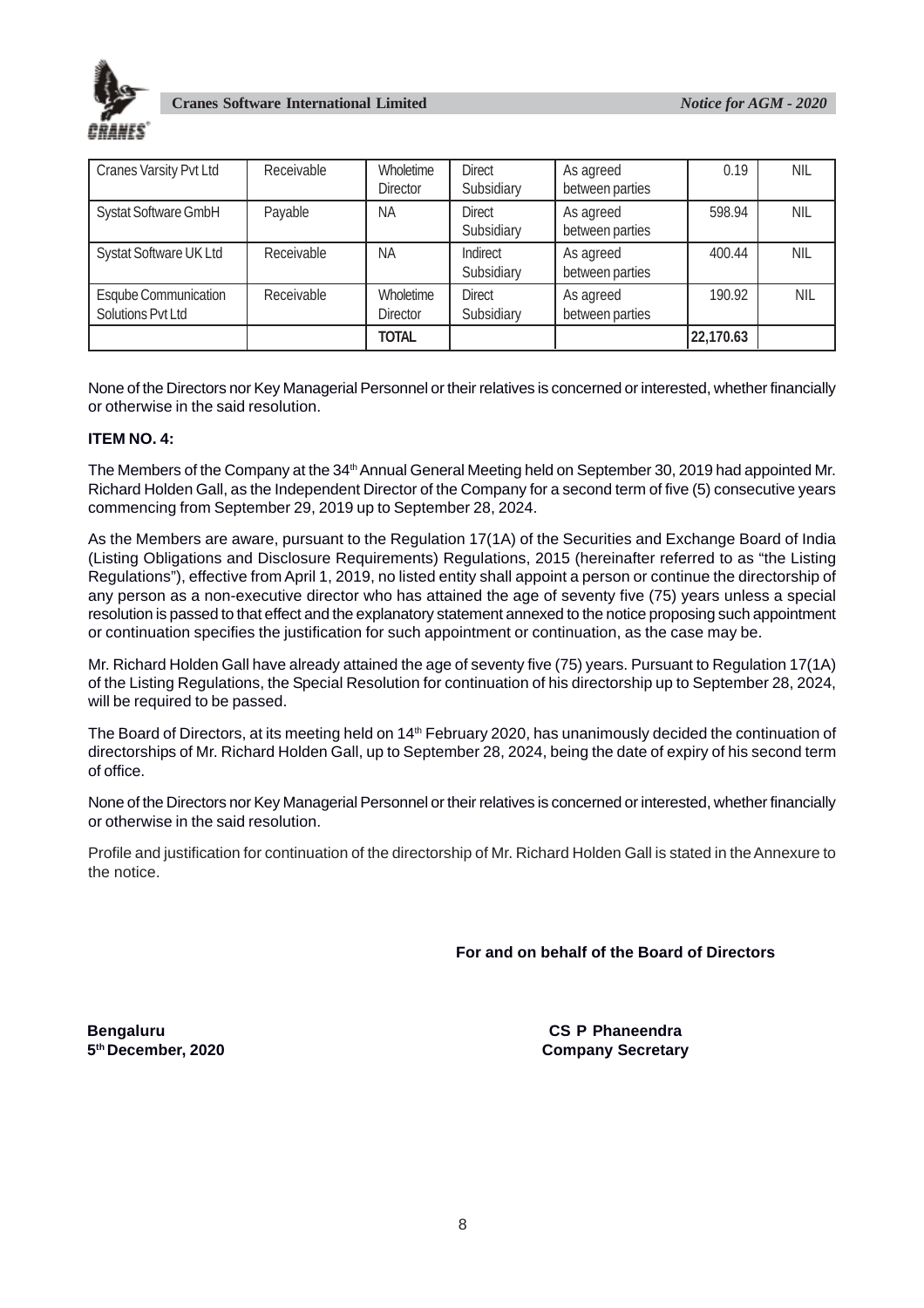

| Name of Director                                                                                | Mr. Mueed Khader                                                                                                                                                                                                                                                                                                                                                                    |
|-------------------------------------------------------------------------------------------------|-------------------------------------------------------------------------------------------------------------------------------------------------------------------------------------------------------------------------------------------------------------------------------------------------------------------------------------------------------------------------------------|
| Date of Appointment                                                                             | 30-04-2002                                                                                                                                                                                                                                                                                                                                                                          |
| Date of Birth                                                                                   | 19-10-1970                                                                                                                                                                                                                                                                                                                                                                          |
| Qualifications                                                                                  | B.Sc                                                                                                                                                                                                                                                                                                                                                                                |
| Expertise in specific functional areas                                                          | Program management, product development and<br><b>Business Administration</b>                                                                                                                                                                                                                                                                                                       |
| Terms and Conditions of Re-appointment                                                          | In terms of Section 152(6) of the Companies Act, 2013,<br>Mr. Mueed Khader who was appointed as a Director,<br>is liable to retire by rotation                                                                                                                                                                                                                                      |
| Remuneration proposed to be paid                                                                | As per existing approved terms and conditions                                                                                                                                                                                                                                                                                                                                       |
| List of companies in which directorship is held<br>as on 31-03-2020                             | 1. Proland Softwares Private Limited<br>2. Analytix Systems Private Limited<br>3. Caravel Info Systems Private Limted<br>4. Systat Software Asia Pacific Limited<br>5. Esqube Communication Solutions Private Limited<br>6. Tilak Autotech Private Limited<br>7. K and J Holdings Private Limited<br>8. Khader Farming (India) Private Limited<br>9. Cranes Varsity Private Limited |
| Chairman / member of *Committees of Indian Companies<br>which he is a director as on 31-03-2020 | Corporate Social Responsibility Committee - Chairman<br>Stakeholder's Relationship Committee - Member                                                                                                                                                                                                                                                                               |
| Shareholding in the Company                                                                     | 1000 Equity Shares                                                                                                                                                                                                                                                                                                                                                                  |

### **ANNEXURE TO THE NOTICE DETAILS OF DIRECTORS RETIRING BY ROTATION AT THE MEETING**

#### **Details and justification of Director seeking continuation of appointment at the Meeting**

Mr. Richard Holden Gall, born on April 14, 1945, is an Independent Director of the Company.

His vast and varied experience in the business and corporate world justifies his continuance as an Independent Director of the Company. His contribution towards deliberations in Board/Committee meetings has been beneficial to the Company and the Company looks up to him for advice. His brief profile is given below:

| Name of Director                                                                                | Mr. Richard Holden Gall                                                                                                              |
|-------------------------------------------------------------------------------------------------|--------------------------------------------------------------------------------------------------------------------------------------|
| Date of Appointment                                                                             | 16-05-2002                                                                                                                           |
| Date of Birth                                                                                   | 14-04-1945                                                                                                                           |
| Qualifications                                                                                  | MBA,BS                                                                                                                               |
| Expertise in specific functional areas                                                          | Program Management, Product Development,<br>International Marketing.                                                                 |
| List of companies in which directorship is held<br>as on 31-03-2020                             | <b>Goldspark Engineering Solutions Private Limited</b>                                                                               |
| Chairman / member of *Committees of Indian Companies<br>which he is a director as on 31-03-2020 | Audit Committee - Chairman<br>Corporate Social Responsibility Committee - Member<br>Nomination and Remuneration Committee - Chairman |
| Shareholding in the Company                                                                     | <b>NIL</b>                                                                                                                           |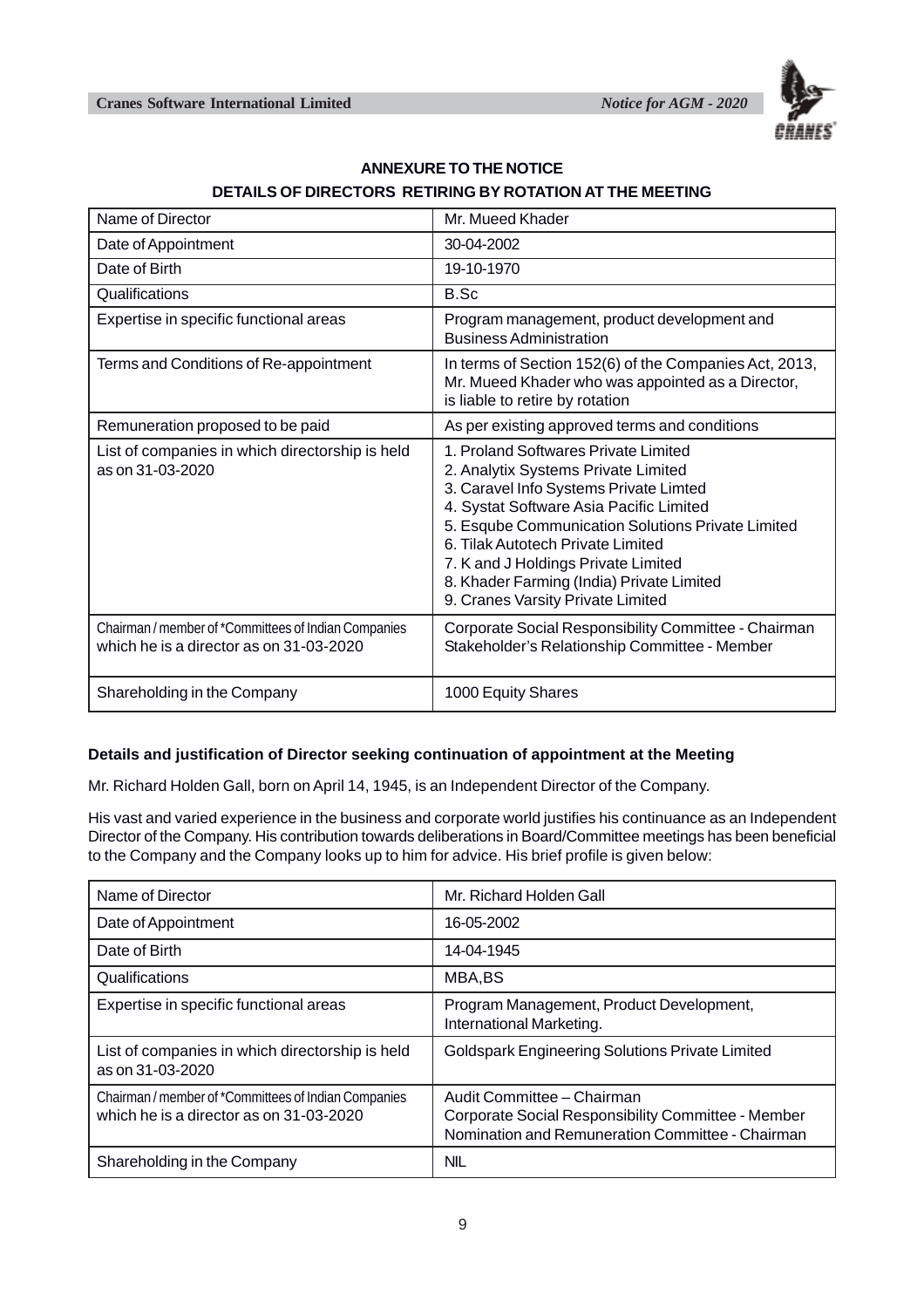

**Cranes Software International Limited** *Notice for AGM - 2020*

The Board of the Company is of the opinion that Mr. Richard Holden Gall has been an integral part of the Board and has provided valuable insights to the Company and his continuation as Director will be in the interest of the Company notwithstanding his completion of seventy five years of age. The special resolution is accordingly recommended for approval of the members. The above may also be regarded as set out in Item No. 4 of the Notice as an appropriate disclosure under the Act and LODR.

**For and on behalf of the Board of Directors**

**Bengaluru CS P Phaneendra**<br>
5<sup>th</sup> December, 2020 **COMPANE COMPANE COMPANE COMPANE COMPANE COMPANE COMPANE COMPANE COMPANE COMPANE COMPANE COMPANE COMPANE COMPANE COMPANE COMPANE COMPANE COMPANE COMPANE COMPANE COMPANE COM Company Secretary**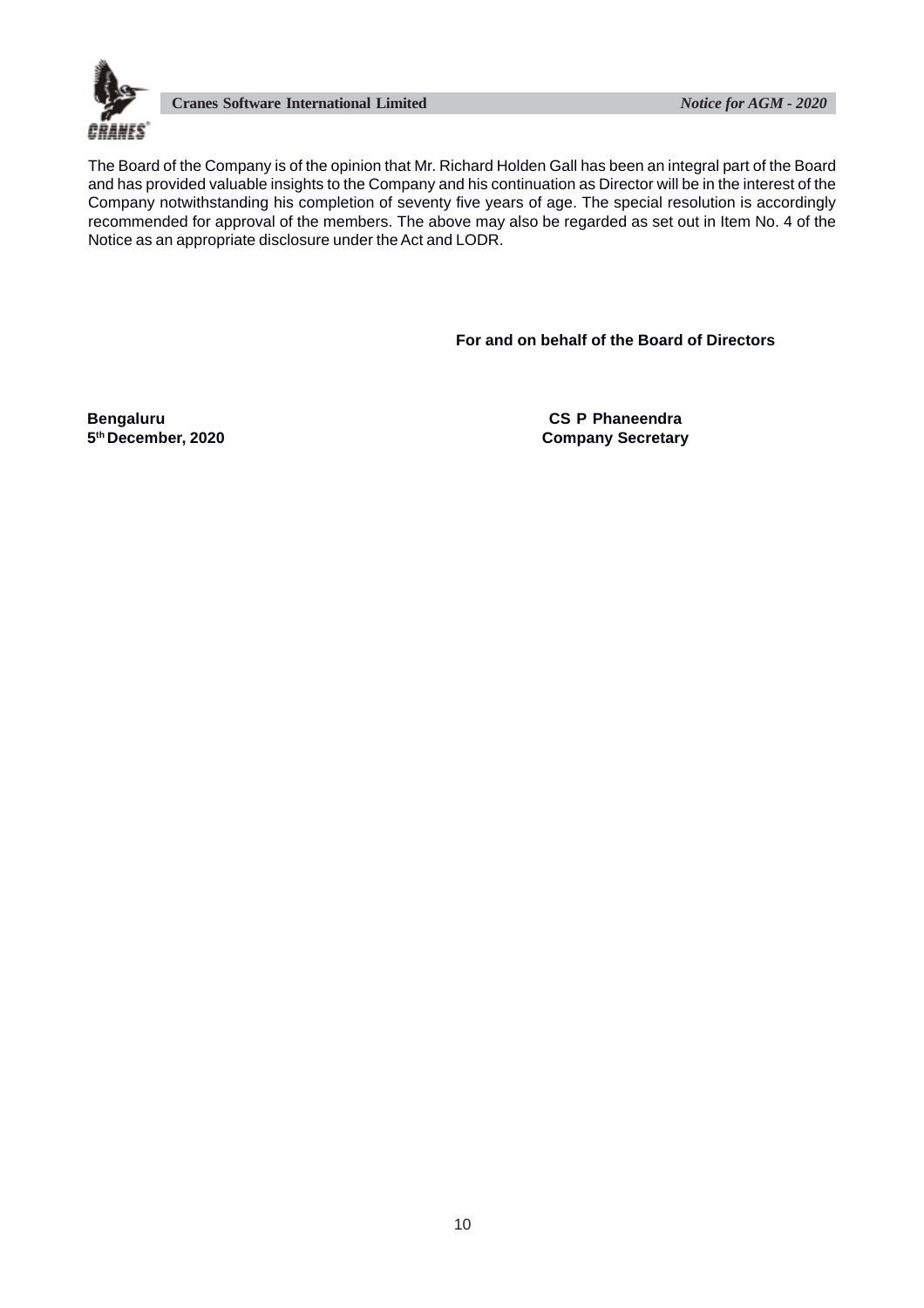**Cranes Software International Limited** *Notice for AGM - 2020*



| <b>CRANES SOFTWARE INTERNATIONAL LIMITED</b><br>CIN: L05190KA1984PLC031621<br>Regd.Off.: No. 82, Presidency Building, 3rd & 4th Floor, St. Marks' Road, Bengaluru - 560001, Karnataka,<br>India. Ph:080-6764 4848, Fax:080-6764 4888 Email:investor.relations@cranessoftware.com |                        |                                                                                                                                        |  |  |
|----------------------------------------------------------------------------------------------------------------------------------------------------------------------------------------------------------------------------------------------------------------------------------|------------------------|----------------------------------------------------------------------------------------------------------------------------------------|--|--|
|                                                                                                                                                                                                                                                                                  |                        | Form No. MGT - 11                                                                                                                      |  |  |
|                                                                                                                                                                                                                                                                                  |                        | <b>Proxy form</b>                                                                                                                      |  |  |
|                                                                                                                                                                                                                                                                                  |                        | [Pursuant to section 105(6) of the Companies Act, 2013 and rule 19(3) of the Companies (Management and<br>Administration) Rules, 2014] |  |  |
| <b>CIN</b>                                                                                                                                                                                                                                                                       |                        | :L05190KA1984PLC031621                                                                                                                 |  |  |
|                                                                                                                                                                                                                                                                                  | Name of the Company    | : Cranes Software International Limited                                                                                                |  |  |
|                                                                                                                                                                                                                                                                                  | Registered office      | : No. 82, Presidency Building, 3rd & 4th Floor, St. Marks' Road,<br>Bengaluru - 560001, Karnataka, India.                              |  |  |
|                                                                                                                                                                                                                                                                                  | Name of the member (s) | ÷                                                                                                                                      |  |  |
|                                                                                                                                                                                                                                                                                  | Registered address     |                                                                                                                                        |  |  |
|                                                                                                                                                                                                                                                                                  | E-mail ID              |                                                                                                                                        |  |  |
|                                                                                                                                                                                                                                                                                  | Folio No. / Client ID  |                                                                                                                                        |  |  |
| DP ID                                                                                                                                                                                                                                                                            |                        |                                                                                                                                        |  |  |
|                                                                                                                                                                                                                                                                                  |                        |                                                                                                                                        |  |  |
| 1.                                                                                                                                                                                                                                                                               | Name                   |                                                                                                                                        |  |  |
|                                                                                                                                                                                                                                                                                  | Address                |                                                                                                                                        |  |  |
|                                                                                                                                                                                                                                                                                  |                        |                                                                                                                                        |  |  |
|                                                                                                                                                                                                                                                                                  |                        |                                                                                                                                        |  |  |
| 2.                                                                                                                                                                                                                                                                               | Name                   |                                                                                                                                        |  |  |
|                                                                                                                                                                                                                                                                                  | Address                |                                                                                                                                        |  |  |
|                                                                                                                                                                                                                                                                                  |                        |                                                                                                                                        |  |  |
|                                                                                                                                                                                                                                                                                  |                        |                                                                                                                                        |  |  |
|                                                                                                                                                                                                                                                                                  |                        |                                                                                                                                        |  |  |
| 3.                                                                                                                                                                                                                                                                               | Name                   |                                                                                                                                        |  |  |
|                                                                                                                                                                                                                                                                                  | Address                |                                                                                                                                        |  |  |
|                                                                                                                                                                                                                                                                                  | Email ID               |                                                                                                                                        |  |  |
|                                                                                                                                                                                                                                                                                  |                        |                                                                                                                                        |  |  |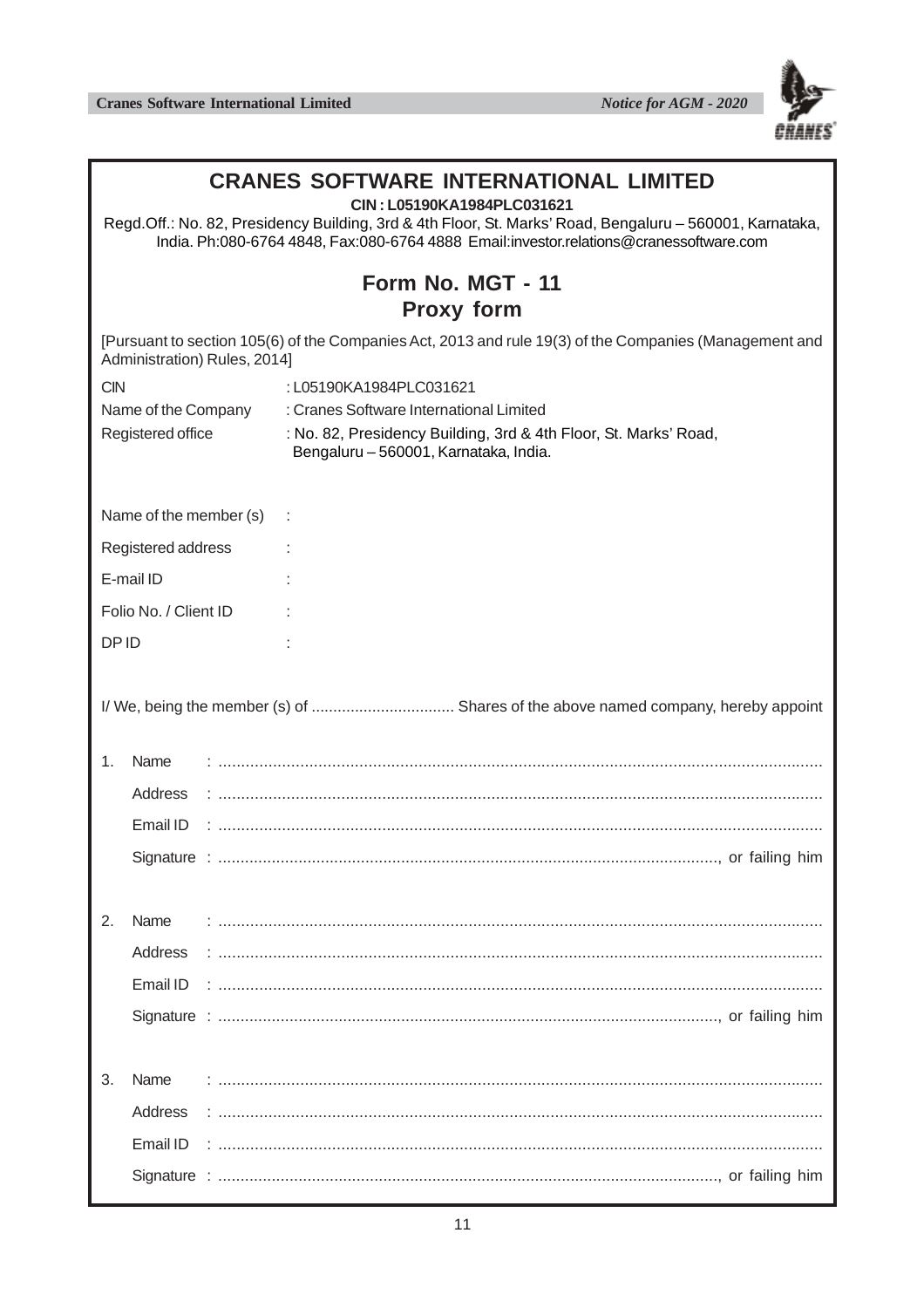

As my/our proxy to attend and vote (on a poll) for me/us and on my/our behalf at the 35th Annual General Meeting of the Company, to be held on Tuesday, the 29th December, 2020 at 11:00 am at Oleander Hall, Iris Hotel, 70, Brigade Road, Bengaluru - 560 025 and at any adjournment thereof in respect of such resolutions as are indicated below:

#### **Ordinary Business(es)**

- 1. To consider and adopt (a) the audited financial statement of the Company for the financial year ended March 31, 2020 and the reports of the Board of Directors and Auditors thereon; and (b) the audited consolidated financial statement of the Company for the financial year ended March 31, 2020 and the report of Auditors thereon.
- 2. To appoint Mr. Mueed Khader, who retires by rotation as a Director.

#### **Special Business(es)**

- 3. Approval for related party transactions.
- 4. Continuation of Directorship of Mr. Richard Holden Gall who has attained the age of 75 years.

Signed this........................ day of ..................... 2020

Signature of shareholder

Affix **Revenue Stamp** 

Signature of Proxy holder (s)

**Note: This form of proxy in order to be effective should be duly completed and deposited at the Registered Office of the Company, not less than 48 hours before the commencement of the meeting.**

Date: 29<sup>th</sup> December, 2020

Time : 11:00 am

Venue : Oleander Hall, Iris Hotel, 70, Brigade Road, Bengaluru - 560 025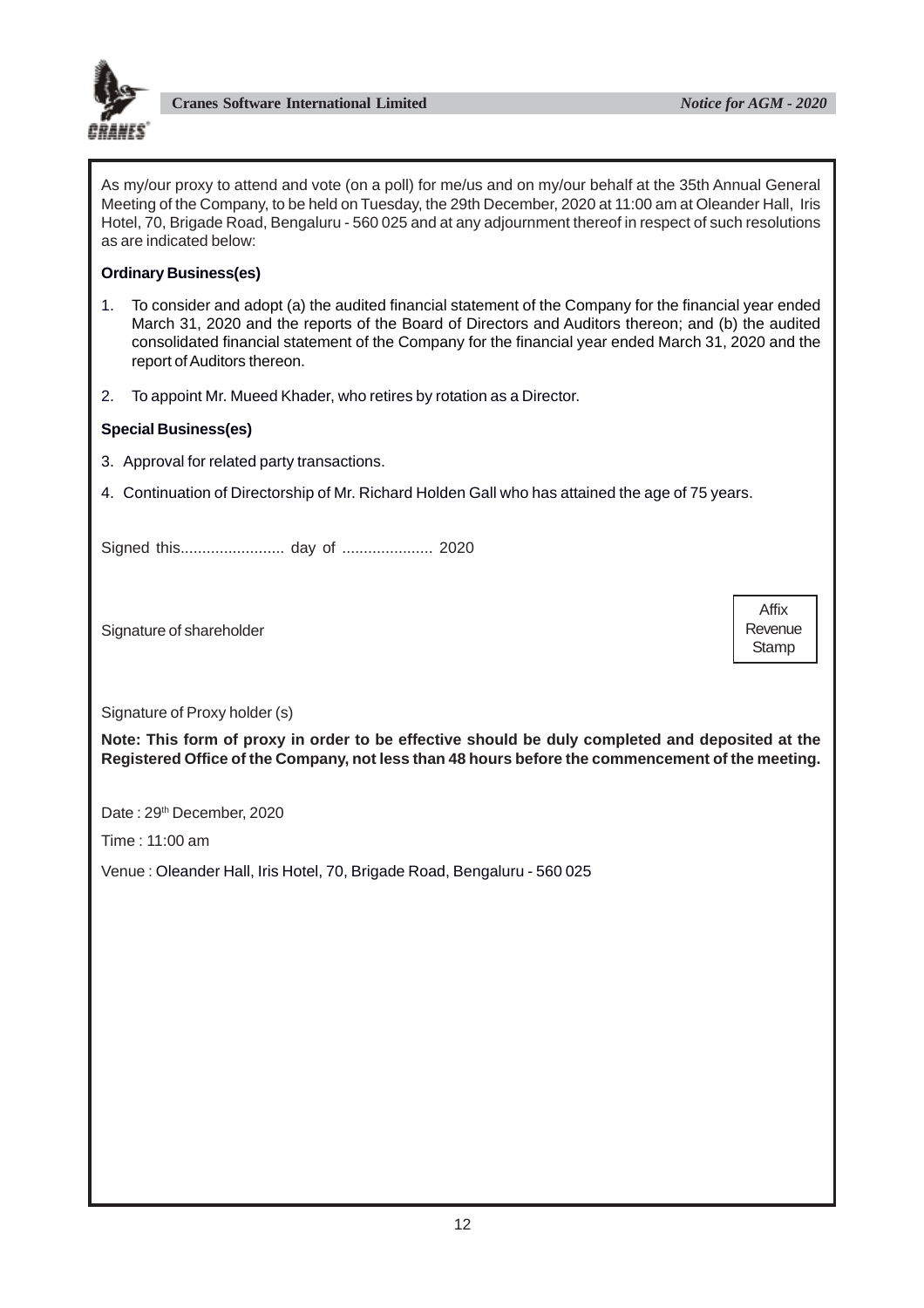**Cranes Software International Limited** *Notice for AGM - 2020*



## **CRANES SOFTWARE INTERNATIONAL LIMITED**

**CIN : L05190KA1984PLC031621**

Regd.Off.: No. 82, Presidency Building, 3rd & 4th Floor, St. Marks' Road, Bengaluru - 560001, Karnataka, India. Ph:080-6764 4848, Fax:080-6764 4888 Email:investor.relations@cranessoftware.com

# **ATTENDANCE SLIP FOR ATTENDING ANNUAL GENERAL MEETING**

Regd. Folio No. ................................. No. of shares held. .......................................

DP ID No. ......................................... Client ID No. ................................................

I Certify that I am a Member / Proxy for the members (s) of the company.

I hereby record my presence at the 35<sup>th</sup> Annual General Meeting of the Company at Oleander Hall, Iris Hotel, 70, Brigade Road, Bengaluru - 560 025, at 11:00 am on Tuesday, 29th December, 2020.

Member's / Proxy's name in Block Letters Member's / Proxy's Signature

Note: Please fill up this attendance slip and hand it over at the entrance of the meeting hall.

\_\_\_\_\_\_\_\_\_\_\_\_\_\_\_\_\_\_\_\_\_\_\_\_\_\_\_\_\_\_\_\_\_\_\_\_ \_\_\_\_\_\_\_\_\_\_\_\_\_\_\_\_\_\_\_\_\_\_\_\_\_\_\_\_\_\_\_\_\_\_\_\_